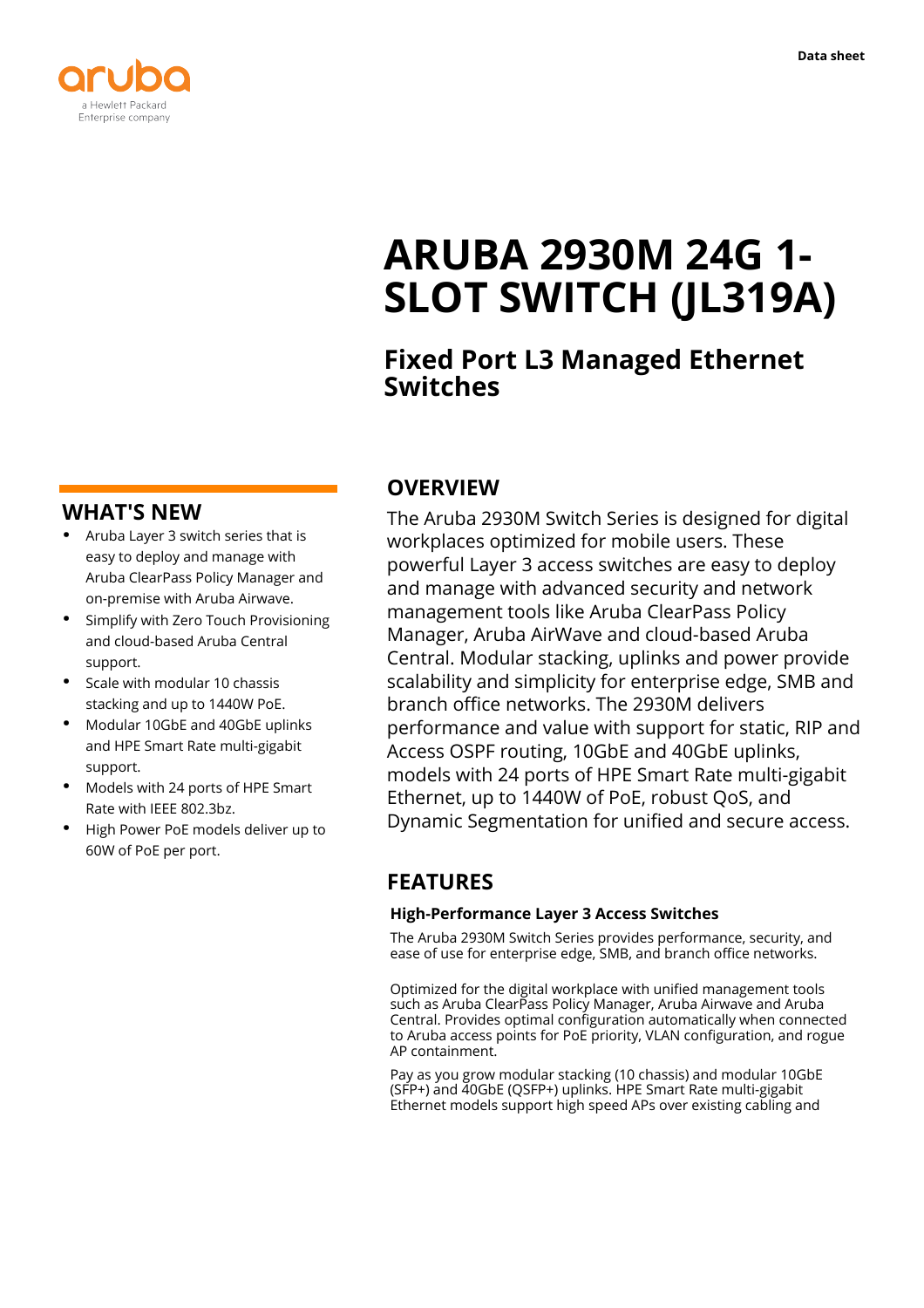upgradeable power supplies allow your network to quickly scale when more PoE is needed.

Robust Layer 3 feature set includes Access OSPF, static and RIP routing, ACLs, Dynamic Segmentation, sFlow, IPv6 with no software licensing required.

Designed with a power ProVision ASIC, the 2930M supports multiple programmatic interfaces, including REST APIs and Openflow 1.0 and 1.3, to enable automation of network operations, monitoring, and troubleshooting.

#### **Performance and Power at the Edge**

The Aruba 2930M Switch Series is designed with a powerful Aruba ProVision ASIC, to enable the mobile campus with low latency, increased packet buffering, and adaptive power consumption.

Increase performance with selectable queue configurations and associated memory buffering that meets your specific network application requirements.

Plug and play with up to 10 chassis stacking allowing automated failover enhances network resiliency and RPS support delivers power redundancy.

Supports hot swappable and redundant PoE power for wireless access points, cameras and phones and can easily scale to 1440W with choice of power supplies. High power PoE models deliver up to 60W of PoE per port.

#### **Security and Quality of Service You Can Rely On**

The Aruba 2930M Switch Series includes security and quality of services (QoS) features to build a network that meets ever-changing corporate policies and compliances while protecting your data from both inside and outside attacks.

Flexible authentication options include standards based security protocols such as 802.1X, MAC and Web Authentication, to enhance security and policy-driven application authentication.

Powerful multilevel-access security controls include source-port filtering, RADIUS/TACACS+, SSL, port security, and MAC address lockout.

Dynamic Segmentation provides user and port-based traffic tunneling to an Aruba Mobility Controller or Branch Gateway so that policies can be applied, advanced services can be extended to users and IoT devices, and traffic can be encrypted to protect the network.

#### **Simplify with Integrated Wired/Wireless Management**

The Aruba 2930M Switch Series supports Aruba ClearPass Policy Manager for unified and consistent policy between wired and wireless users and simplifies implementation and management of guest login, user onboarding, network access, security, QoS, and other network policies.

Aruba Airwave Network Management software provides an on-premise network management platform for wired and wireless network devices. Cloud-based management with Zero Touch Provisioning supported by Aruba Central.

Supports both cloud-based Central and on-premise AirWave with the same hardware ensuring change of management platform without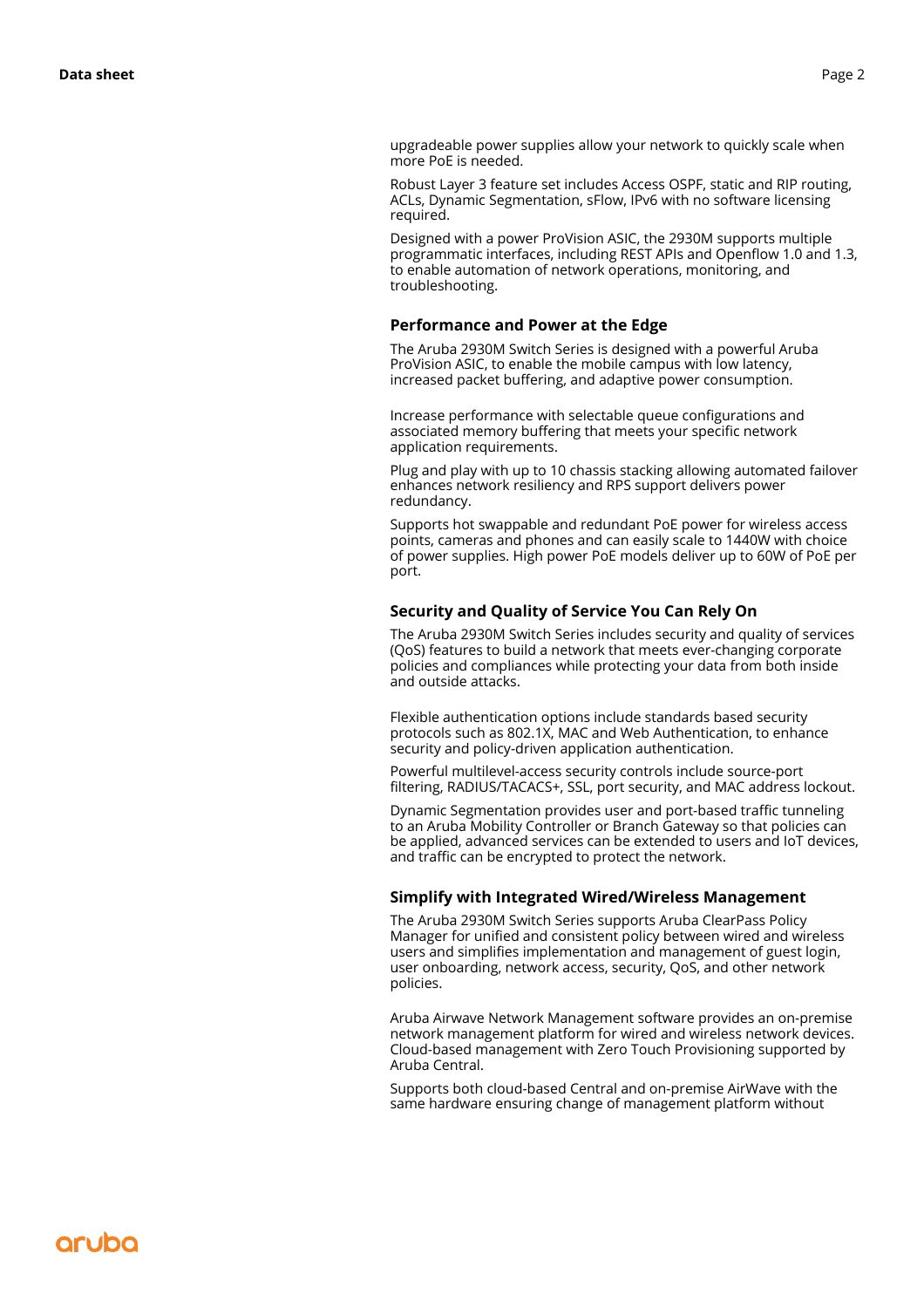ripping and replacing switching infrastructure.

RMON and sFlow provide advanced monitoring and reporting capabilities for statistics, history, alarms and events.

Out-of-band Ethernet management port keeps management traffic segmented from your network data traffic.

# **Technical specifications Aruba 2930M 24G 1-slot Switch**

| <b>Product Number</b>              | JL319A                                                                                                                                                                                                                                                                   |
|------------------------------------|--------------------------------------------------------------------------------------------------------------------------------------------------------------------------------------------------------------------------------------------------------------------------|
| <b>Differentiator</b>              | Powerful and flexible high density 1U 24-port access switch. This model has 24x 10/100/1000<br>ports including four that are combo dual purpose shared with SFP ports for fiber connectivity.<br>Can take up to two power supplies<br>power supplies ordered separately. |
| <b>Ports</b>                       | (20) RJ-45 autosensing 10/100/1000 ports<br>(4) Dual Personality 10/100/1000 BASE-T or 100/1000 Mbps SFP Ports<br>(1) Uplink module slot, (1) stacking module slot                                                                                                       |
| <b>Memory and processor</b>        | Dual Core ARM Coretex A9 @ 1016 MHz<br>1 GB DDR3 SDRAM<br>Packet buffer size: 12.38 MB and 4.5MB Ingress, 7.785 Egress<br>4 GB eMMC                                                                                                                                      |
| Latency                            | 1000 Mb Latency: $<$ 3.1 µs<br>10 Gbps Latency: < 3.4 µs                                                                                                                                                                                                                 |
| <b>Throughput</b>                  | up to 95.2 Mpps                                                                                                                                                                                                                                                          |
| Switching capacity                 | 128 Gbps                                                                                                                                                                                                                                                                 |
| <b>Management features</b>         | Aruba AirWave Network Management<br>Aruba Central<br>IMC - Intelligent Management Center<br>Command-line interface<br>Web browser<br>Configuration menu<br>SNMP manager<br>Telnet<br>RMON1<br><b>FTP</b><br>Out-of-band management (serial RS-232C or micro USB)         |
| Power supply name                  | JL085A Aruba X371 12VDC 250W 100-240VAC Power Supply                                                                                                                                                                                                                     |
| Input voltage                      | 100 - 127 / 200 - 240 VAC, rated                                                                                                                                                                                                                                         |
| <b>Operating humidity range</b>    | 15 to 95% @ 104°F (40°C) (noncondensing up to 10000 ft)                                                                                                                                                                                                                  |
| <b>Power Consumption</b>           | 49 W (maximum)                                                                                                                                                                                                                                                           |
| <b>Heat dissipation</b>            | 145 BTU/hr 150 kJ/hr                                                                                                                                                                                                                                                     |
| <b>Product Dimensions (metric)</b> | 4.39 x 44.25 x 32.43 cm                                                                                                                                                                                                                                                  |
| Weight                             | 4.45 kg                                                                                                                                                                                                                                                                  |